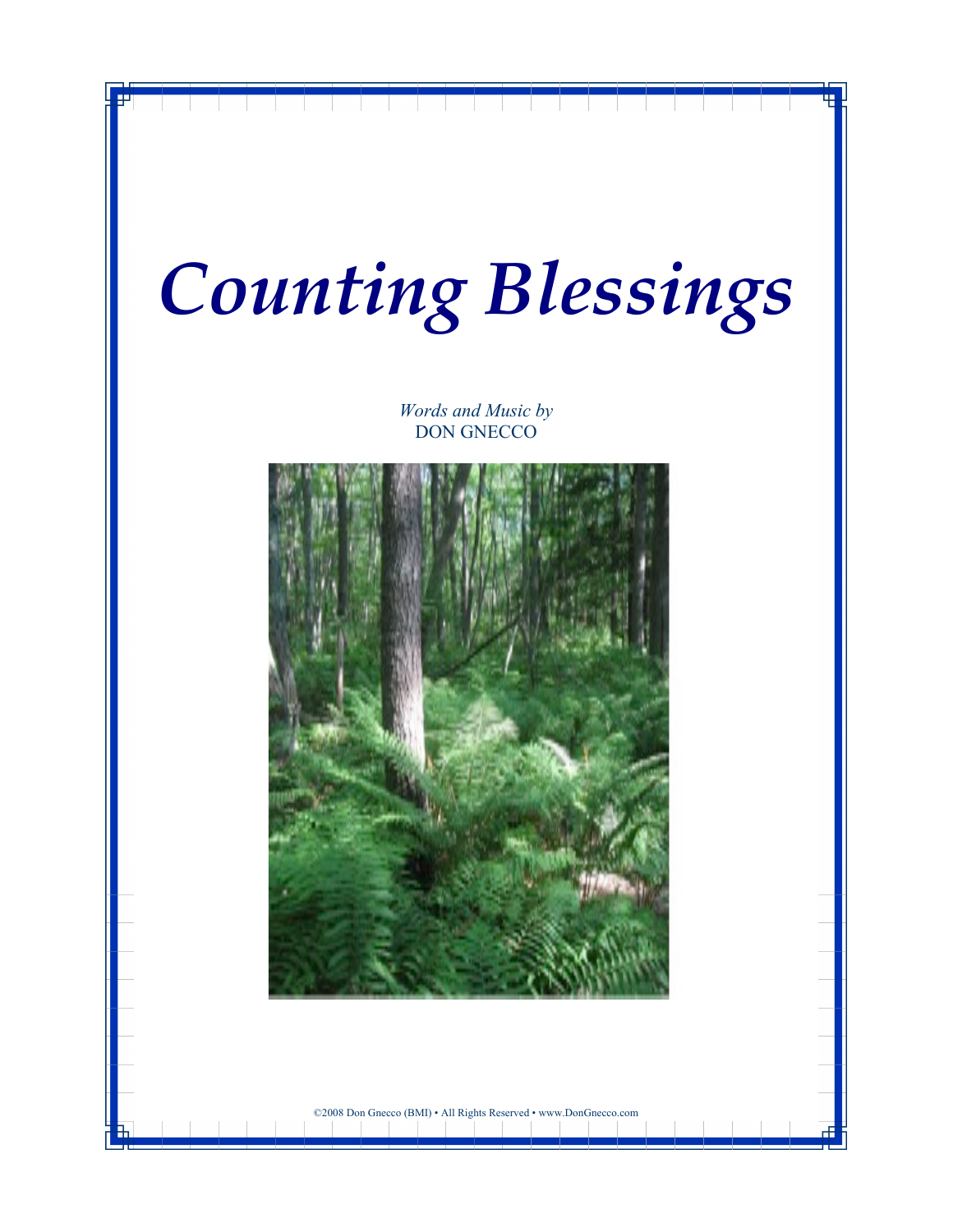## *Counting Blessings*

*Words and Music by* DON GNECCO



©2008 • Don Gnecco (BMI) • All Rights Reserved • www.DonGnecco.com